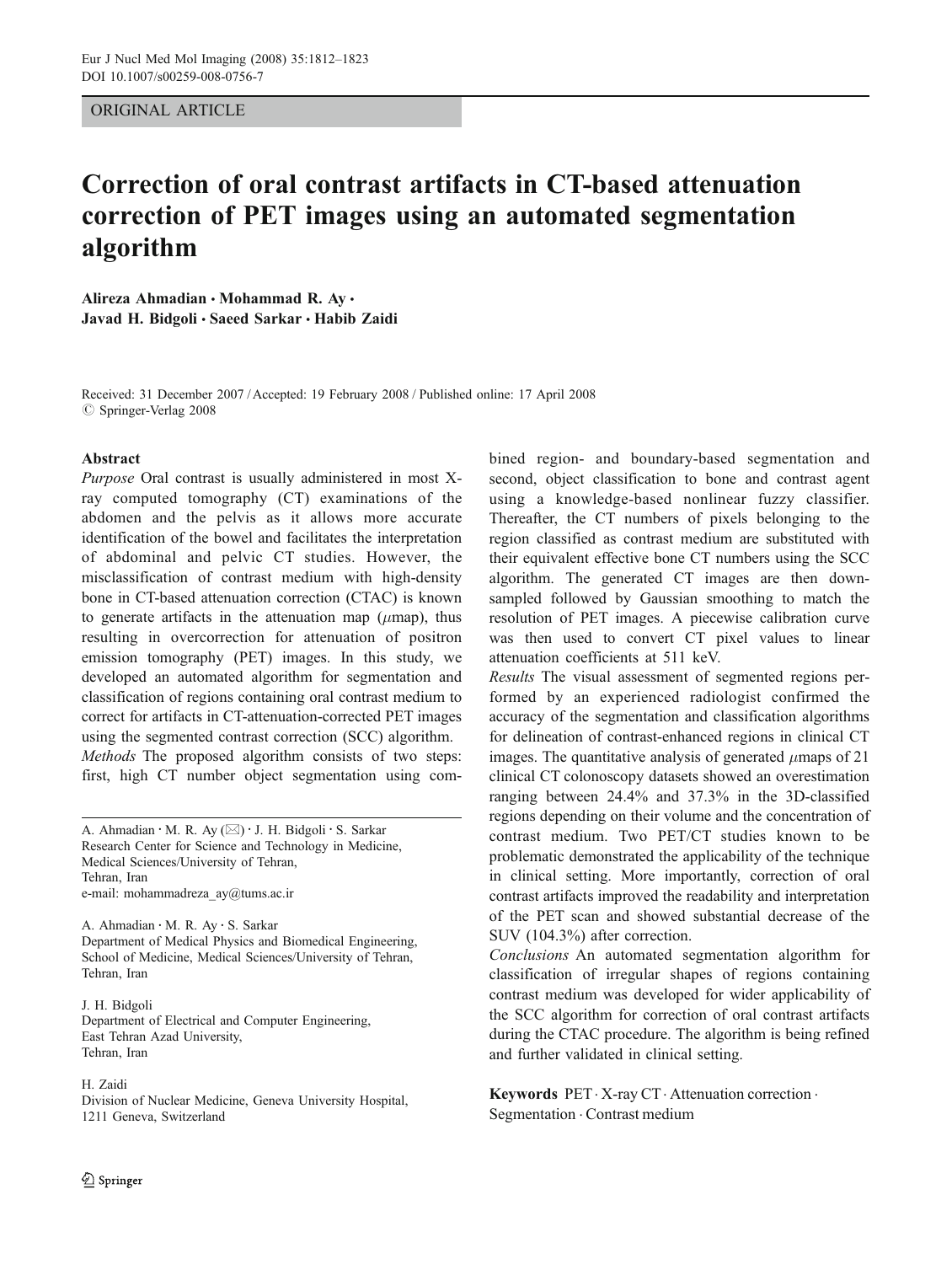#### Introduction

The marketplace is clearly showing that most operational standalone PET scanners are being replaced by modern high-end dual-modality positron emission tomography (PET)/CT systems. Combined PET/CT systems seem to offer many advantages over standalone PET, including decreased scanning time and increased accuracy in tumor localization [\[1](#page-10-0)]. Oral contrast medium is usually administered in most CT examinations of the abdomen or the pelvis as it allows more accurate identification of the bowel and facilitates the interpretation of abdominal and pelvic CT studies. Although there is a general consensus that the administration of oral contrast medium enhances the diagnostic value of CT in most examinations of the abdomen or the pelvis, its application on combined PET/CT systems is not yet fully established [[2,](#page-10-0) [3](#page-10-0)]. More recently, Tateishi et al. [[4\]](#page-10-0) showed that contrast-enhanced PET/CT is more accurate than non-enhanced PET/CT in determining the regional nodal status of rectal cancer. Moreover, Mainenti et al. [\[5](#page-10-0)] reported that PET/CT colonography allows a correct characterization of all cases of colorectal focal radiotracer uptake.

The main challenge is the possibility of adverse effects on CT-based attenuation correction (CTAC) of PET data owing to the fact that misclassification of contrast medium with high-density bone is known to generate artifacts in the attenuation map  $(\mu \text{map})$ . This results in overcorrection for photon attenuation, consequently overestimating the apparent reconstructed activity concentration of the radiotracer in the contrast-enhanced region. This is due to the high attenuation coefficient of contrast agent materials at the low effective energy of the polychromatic X-ray spectra, which results in high CT numbers in the region accumulating contrast agent and thus a correspondingly high attenuation coefficient at 511 keV through misclassification with high-density cortical bone [\[6](#page-11-0), [7\]](#page-11-0).

The issue of whether the use of oral contrast medium in dual-modality PET/CT scanning produces medically significant artifacts is still controversial with some studies corroborating [[2,](#page-10-0) [8](#page-11-0)–[11\]](#page-11-0) and others contradicting [\[6](#page-11-0), [7](#page-11-0), [12,](#page-11-0) [13](#page-11-0)] the fact that the presence of contrast medium can be a source of errors and artifact when the CT data are used for attenuation correction of PET images. Notwithstanding, various strategies have been proposed for correction of contrast-induced artifacts in CTAC [[14\]](#page-11-0). This includes the use of separate bi-linear calibration curves for conversion of CT numbers to linear attenuation coefficients at 511 keV for bone-soft tissue and contrast agent-soft tissue combinations [[15\]](#page-11-0), image segmentation followed by correct scaling of contrast-enhanced CT images [[6,](#page-11-0) [16,](#page-11-0) [17\]](#page-11-0), and dualenergy decomposition methods, which combine two CT scans from the same region at different X-ray energies to

generate accurate attenuation coefficients at any desired photon energy [[18\]](#page-11-0). An alternative is the acquisition of both pre- and post-contrast CT scans to minimize possible artifacts contributed by the presence of contrast media [\[1](#page-10-0)].

The correction algorithm used in this work is based on the segmented contrast correction (SCC) method [\[6](#page-11-0)]. Although the efficiency of the SCC technique has been demonstrated using both phantom and clinical studies and proved to accurately recover lesion size and uptake [[6,](#page-11-0) [7\]](#page-11-0), its applicability is still limited to simple geometrical shapes, reflecting the spatial distribution of contrast medium owing to the limitations of currently available segmentation algorithms. This limitation renders the algorithm useless in clinical area where irregular shapes of regions containing contrast medium are typically found in clinical studies. The main problem for the clinical application of the SCC algorithm is the difficulty encountered in the segmentation and classification of contrast-enhanced fluids (CEF) from patient's CT images. Automated segmentation of bone and CEF from CT images is not an easy task. Bones come in a variety of shapes and have complex internal and external structures with similar or higher CT values than other biological tissues. More specifically, cortical bone is dense and its attenuation coefficients, expressed in Hounsfield units (HU), are rather constant across individuals, whereas trabecular bone is spongy with hard and dense outer surface layer and marrow having density slightly above that of soft tissue [\[19](#page-11-0)]. This complexity makes bone segmentation tricky in particular in the presence of CEF whose density range overlaps with the density range of bone. In addition, CEF have irregular shape and size and can have different attenuation properties depending on their type, density, and diet. Therefore, the classification of regions containing bone and contrast medium in contrast-enhanced CT images is a challenging task given the similarity of CT numbers in these regions in the majority of clinical situations. Consequently, segmentation using simple intensity thresholding will not work in these situations [\[20](#page-11-0)–[22](#page-11-0)].

Other segmentation methods used include manual delineation of enhanced regions, which is time-consuming particularly for large volume databases [\[6](#page-11-0)] and region growing for high CT number (HCTN) object segmentation where the largest objects are assumed to be bone [[16\]](#page-11-0). Alternatively, bone can be identified and removed from the contrast-enhanced CT images using one of three methods: template matching, region growing, and snake-based deformable models. The contrast-enhanced tissue of the rest of the image is separated using thresholding [[19\]](#page-11-0). Region-based methods using thresholding are sensitive to noise and suffer from difficulties in choosing the optimal threshold and region connectivity [\[21](#page-11-0)]. Structural-based approaches such as snakes and template matching can employ the structural properties of the object to perform a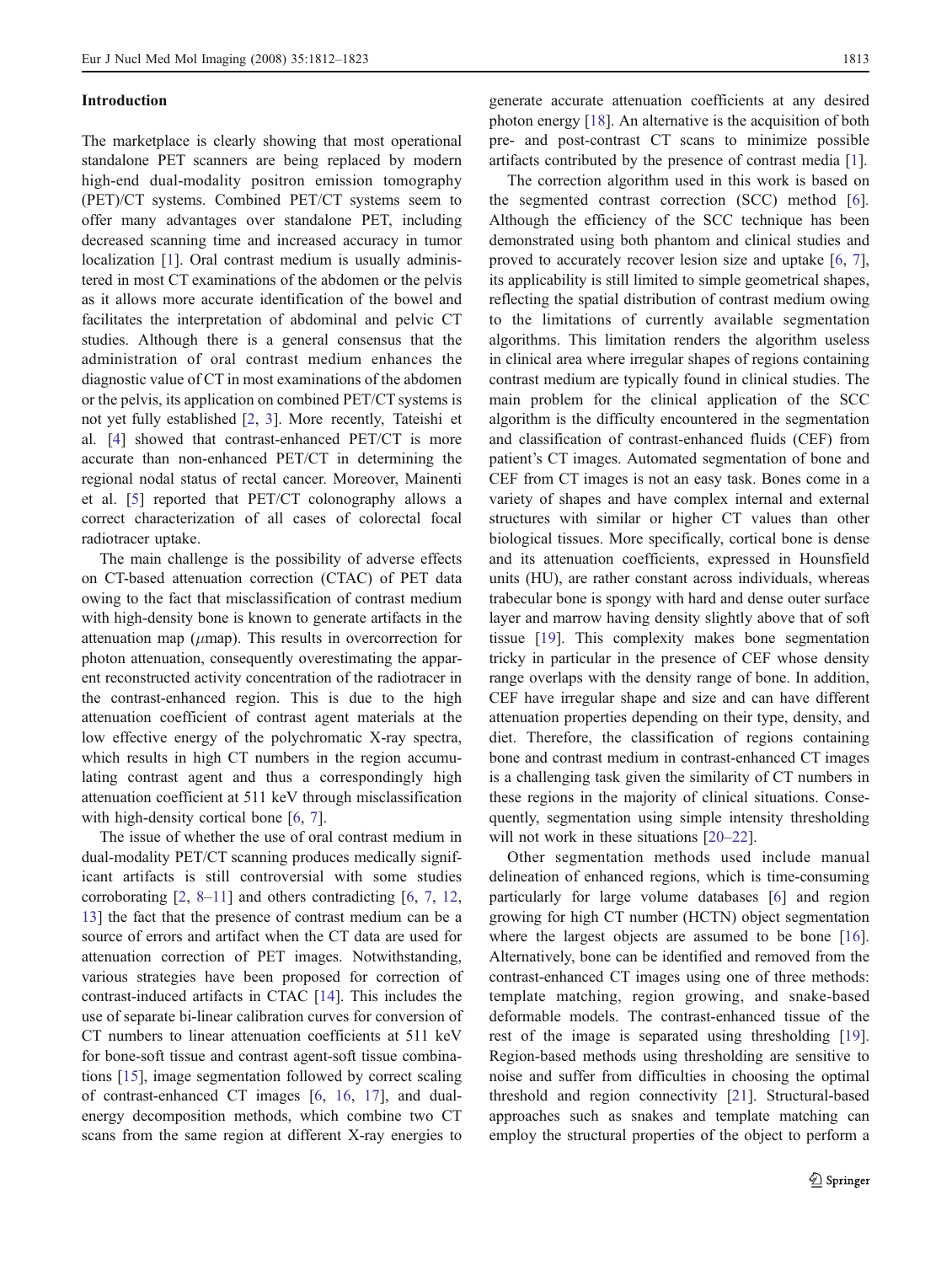more precise segmentation; however, the accuracy of the results are highly dependent on the initial curves or structures, which can be obtained using either manual segmentation or again employing thresholding or template matching approaches [\[23](#page-11-0)]. Finding a suitable template is a difficult task given that images are taken from a wide area of different bodies. It should be noted that none of the aforementioned methods use fuzzy classifiers for bone and CEF segmentation.

In this study, an algorithm for segmentation and classification of irregular shapes of regions containing contrast medium usually found in clinical CT images is proposed for wider applicability of the SCC algorithm for correction of oral contrast artifacts in CTAC. The basic idea consists of finding regions with high density and classifying them as bone or oral contrast material followed by the use of an appropriate calibration curve for generation of artifact-free attenuation map. The novelty of the proposed approach is the combination of a region-based technique with a boundarybased technique, which allows more accurate segmentation of bone contours, thus leading to reduced miss-segmentation and misclassification of objects. The classification stage uses many features such as volume, mean, maximum, and recursive layer mean of objects to classify them into bone and CEF using a knowledge-based fuzzy classifier. Finally, CT numbers of pixels belonging to the segmented CEF regions are substituted with their equivalent effective bone CT numbers. The initial evaluation of our segmentation algorithm for correction of contrast agent artifacts is presented using clinical data. The algorithm is still being refined to improve its computational performance and further validated in clinical setting.

## Materials and methods

#### Segmentation algorithm

Automated bone segmentation is a difficult task owing to the articulated structure of the vertebrae, its fine borders, and rib frangibility in CT images particularly in the

presence of CEF in the abdomen [[24\]](#page-11-0). Two methods were implemented: the first is based on region-based segmentation with thresholding and region growing, whereas the second uses a hybrid technique combining boundary- and region-based segmentations. Figure 1 shows a flowchart describing the different steps of the proposed algorithm. The results presented in this study use the latter technique as it proved to perform better for the task at hand.

## Region-based segmentation

Region-based segmentation techniques rely on the assumption that adjacent pixels in the same region have similar visual features such as gray level, color value, or texture. There are two classes of techniques: split and merge and seeded region growing [[21\]](#page-11-0). The performance of the algorithm highly depends on the selected homogeneity criterion and the seed as starting point when using the seeded approach. Our method utilizes a seeded region growing algorithm along with a threshold-based similarity criterion. A seed is placed on the HCTN objects, which starts to grow by combining neighboring voxels until no more voxels can be included. The connected HCTN objects can then be extracted when the seed growth stops. The thresholds used to select the seeds and regions were obtained experimentally as 400 and 300 HU, respectively. This step allows to extract HCTN objects consisting of CEFs and high-density parts of bones in the dataset. As mentioned earlier, marrow density is slightly above that of soft tissue, therefore, only the HCTN parts of bones are segmented, whereas the inner parts such as marrow will be missed out as shown in Fig. [2.](#page-3-0)

The correct segmentation of the inner parts is an important step since some features used for classification are based on the intensities of these regions. A hole filling technique is used to segment the inner parts since trabecular bone has high-density borders surrounding them. The algorithm allows to segment CEF objects and bones with lower density in the inner parts. The main drawback of the technique is that the inner parts of bones are missed given the difficulty in accurately detecting external borders (Fig. [2](#page-3-0)).



Fig. 1 Flowchart illustrating the different steps of the algorithm used for segmentation and correction of oral contrast artifacts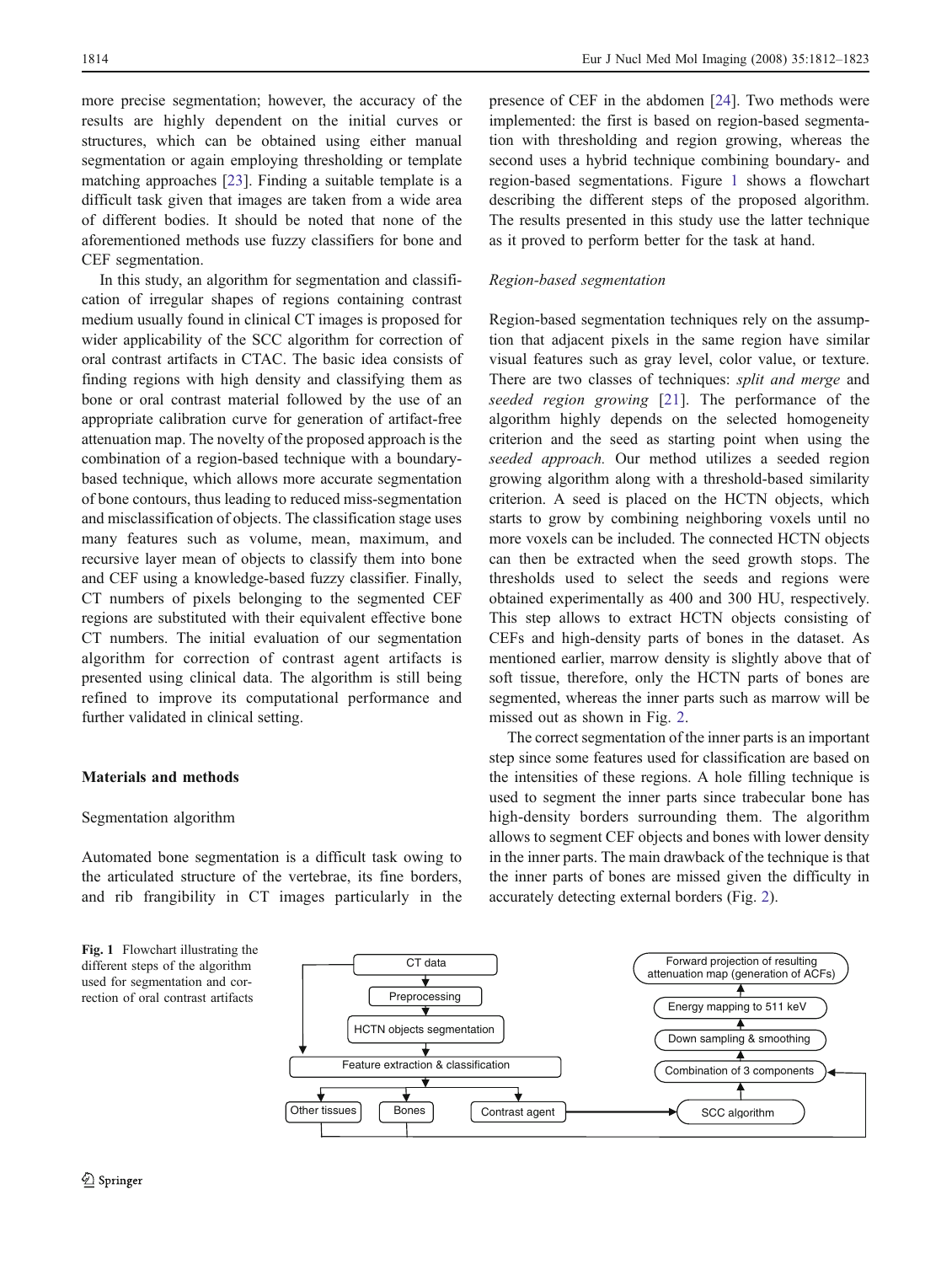threshold applying (b), borders detected by Canny edge operator (c), selected borders of Canny operator (d), combination of region based with borders (hybrid method; e), final objects after hole filling (f)

<span id="page-3-0"></span>

## Hybrid segmentation

It is well known that simple segmentation methods such as thresholding and region growing are not sufficient for such complicated tasks. This is because of two main difficulties: firstly, bone marrow can not be easily segmented as bone given that its density range is similar to that of soft tissue and secondly, the linear attenuation coefficients (or CT numbers) of thin edges near the interfaces where bone and soft tissue are very close are underestimated due to partial volume averaging typically encountered in tomographic imaging [\[19](#page-11-0)]. The latter problem becomes more challenging with thicker slices. In this situation, boundary-based methods are highly desired as a complementary approach to achieve accurate segmentation.

Region-based segmentation techniques do not employ border properties, leading to inaccurate segmentation in many situations, which can be compensated by boundarybased methods. Boundary-based techniques rely on the assumption that pixel values change rapidly at the boundary between two regions [[22\]](#page-11-0). Many edge detection techniques can be used including simple operators such as Sobel and Prewitt and Roberts or more complex ones such as the Canny edge detector [[25\]](#page-11-0). It has been shown that Sobel and Prewitt edge operators produce an incomplete contour, which is not suitable for fine border extraction [[22\]](#page-11-0). The Canny edge operator allows to solve this problem because of its strength to detect different directional edges or boundaries [\[25](#page-11-0)].

The aforementioned problems with trabecular bone segmentation can be eliminated by integrating the results of the boundary-based approach with the region-based technique. In this application, the Canny edge operator was applied as an edge detector. Trabecular bone boundaries extraction (in this case the ribs and vertebrae) is a good example to show the performance of Canny operator to detect weak edges. Two major limitations of this operator are the generation of undesired borders and unclosed boundaries (Fig. 2).

The first problem occurs owing to tissue inhomogeneity, presence of other organ borders, and noise effects. To eliminate extra borders, the seeds generated from HCTN objects leading to extraction of only those borders that are related to HCTN objects are utilized. To this end, a binary mask of HCTN objects is produced by applying a threshold to image data. The threshold level was determined experimentally to be 350 HU. Then, this mask was dilated using a traditional dilation process with a cubic square having a width of 3 pixels as a structuring element to ensure that it contains the border of HCTN objects. Finally, this mask was applied on borders obtained using Canny operator to eliminate extra borders, i.e., those that are not connected to HCTN ones. The low threshold adopted guaranties to keep all useful borders and to eliminate extra borders of soft tissue and inner body air pockets [[20](#page-11-0)] as shown in Fig. 2. The second problem is unclosed boundaries and conversion of edges to regions. Although actual region boundaries are closed curves, problematic cases might produce unclosed borders where post-processing such as edge tracking, gap filling, smoothing, and thinning could be performed to obtain closed region boundaries [\[21](#page-11-0)]. For this purpose, small disconnectivity of borders that is possibly induced by noise or region inhomogeneity must be solved to produce closed regions.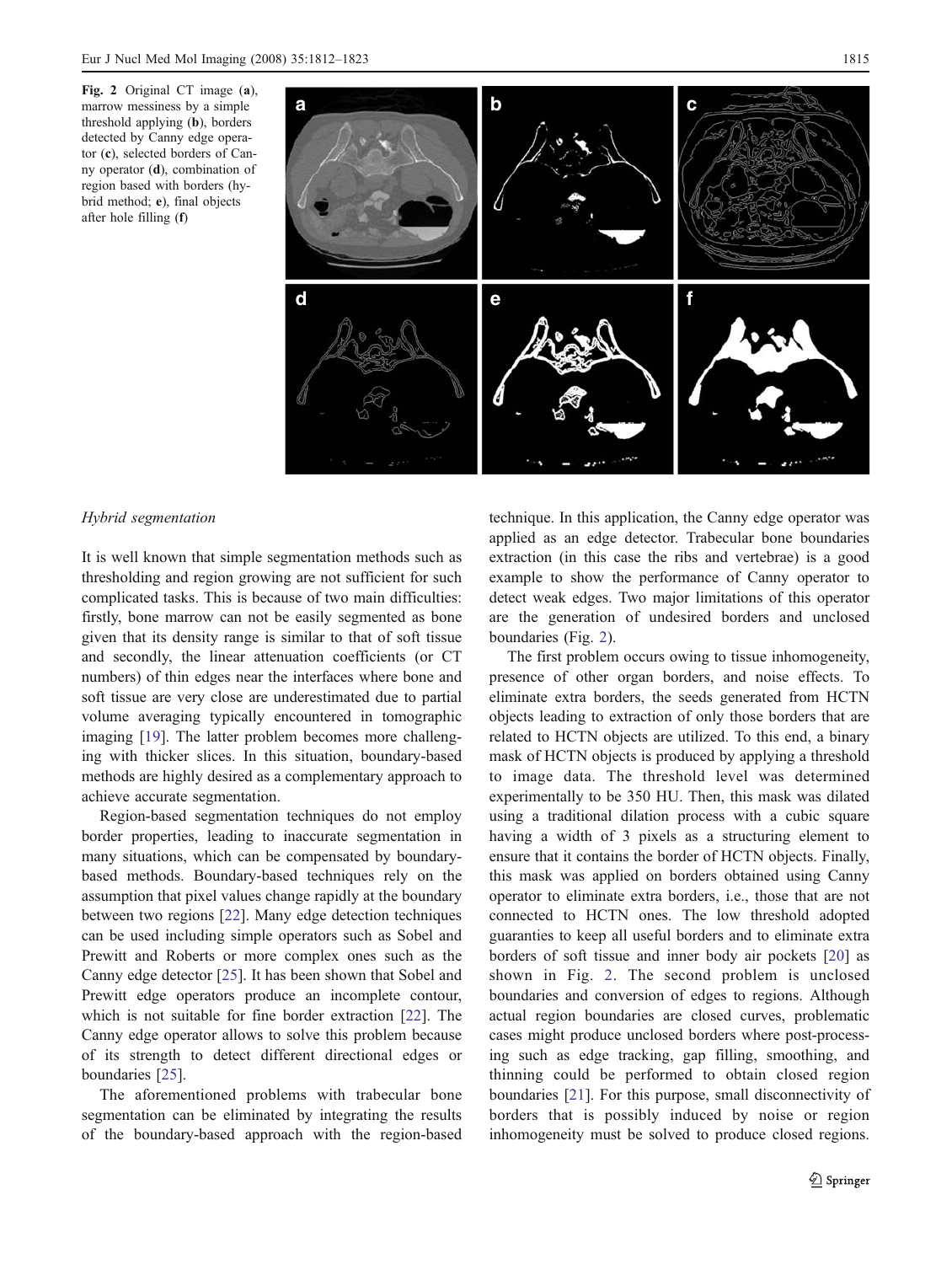This can be achieved by applying border dilation that can connect the gaps between up to two voxels. Gaps filling of more than two voxels may lead to unrelated adjacent border connections, which are undesired and troublesome. In addition, since we are targeting HCTN objects with high intensity, this property was used for object filling and compensation of possible gaps resulting from the use of high thresholds. Our experiments showed that a threshold of 600 HU is an adequate choice. Following hole filling of objects, a more accurate segmentation of HCTN objects was achieved [[20\]](#page-11-0) (Fig. [2\)](#page-3-0). It might happen that large objects made by undesired connections between bone and CEF resulting from beam hardening artifacts lead to misclassification of segmented objects. To overcome this problem, a morphological object erosion approach was applied to eliminate the undesired narrow connections. It should be noted that dilation and erosion are two fundamental morphological operations widely used in image processing. Dilation adds pixels to the boundaries of objects in an image, whereas erosion removes pixels on object boundaries. In the context of our particular application, the number of pixels added or removed from the objects in an image depends on the size and shape of the structuring element used to process the image [[26\]](#page-11-0).

## Feature extraction and classification

Pattern recognition and classification rely on the extraction and selection of features that adequately characterize the objects of interest. The task of identifying the features that perform well in a classification algorithm is a difficult issue, and the optimal choice can be non-intuitive [[27,](#page-11-0) [28](#page-11-0)]. Classifiers utilize these features to classify the objects that have different types and shapes. Among available classifiers, fuzzy logic improves the classification and decision support systems by allowing the use of overlapping class definitions in addition to improving the interpretability of the results. In this study, we applied the Mamdani-type fuzzy classifier, which uses rules describing each class of customers [\[28](#page-11-0), [29\]](#page-11-0). The features used for generation of fuzzy rules include volume, mean, minimum, maximum, variance, and recursive mean of outer layer's object. The recursive layer mean is one of the most important features that rely on the fact that the marrow's bone density is less than outer bone area; however, CEF has a uniform density distribution under accepted diet protocols regardless of some rare cases. This feature is computed using object's outer surface CT values after erosion using a recursive algorithm. In addition, the object's volume was used as an important feature especially in large objects. The fuzzy classifier rules are extracted based on expert knowledge in the sense that rules and membership functions are defined using results from supervised classification.

Graphic user interface (GUI)

A graphical user interface (GUI) running under Matlab 7.4.0 was developed by an easy-to-use concept for generation of the attenuation map following the SCC technique. The user is asked to choose the segmentation and classification parameters and additional parameters required for application of SCC and CTAC algorithms. According to the information provided and options selected by the user, the software loads the CT images in DICOM format, which can be viewed in any desired plane (sagittal, axial, and coronal) with the possibility of changing the color scale and contrast. Thereafter, the procedures involved including edge detection, HCTN segmentation, feature extraction, classification, SCC, and generation of the attenuation map are performed. Several measurement and viewing features such as drawing ROIs, profiles, and associated statistical estimates have been considered. An additional option was also included to allow manual handling of possible misclassification of small objects in complex cases. This can be performed by selecting the misclassified objects and changing the class assigned from bone to CEF and vice versa.

# Patient studies

The assessment of CTAC accuracy in the presence of oral contrast agent was performed using 21 clinical CT colonoscopy datasets collected for the detection of colorectal neoplasia in an average-risk screening population and two clinical whole-body PET/CT examinations. The diagnostic CT datasets were used to test our segmentation and SCC algorithms during the generation of the attenuation map at 511 keV required for the CTAC procedure, whereas the PET/CT data were used to evaluate the clinical feasibility of the technique and to assess the impact of overestimating the attenuation map on the resulting PET reconstructions.

The CT data sets were obtained from the study of Pickhardt et al. [\[30](#page-11-0)] where the patients were recruited primarily through referral for screening colonoscopy (in asymptomatic patients). Adults between 50 and 79 years of age with an average risk of colorectal cancer (and adults 40 to 79 years of age with a family history of colorectal cancer) made up the study group. Patients underwent standard 24-h colonic preparation with the oral administration of 90 ml of sodium phosphate and 10 mg of bisacodyl. As part of their clear-liquid diet, patients also were given 500 ml of barium (2.1% by weight; Scan C, Lafayette Pharmaceuticals, Lafayette, IN, USA) for solid-stool tagging and 120 ml of diatrizoate meglumine and diatrizoate sodium (Gastrografin, Bracco Diagnostics, Princeton, NJ, USA) for the opacification of luminal fluid. The CT protocol consisted of the following procedures. On the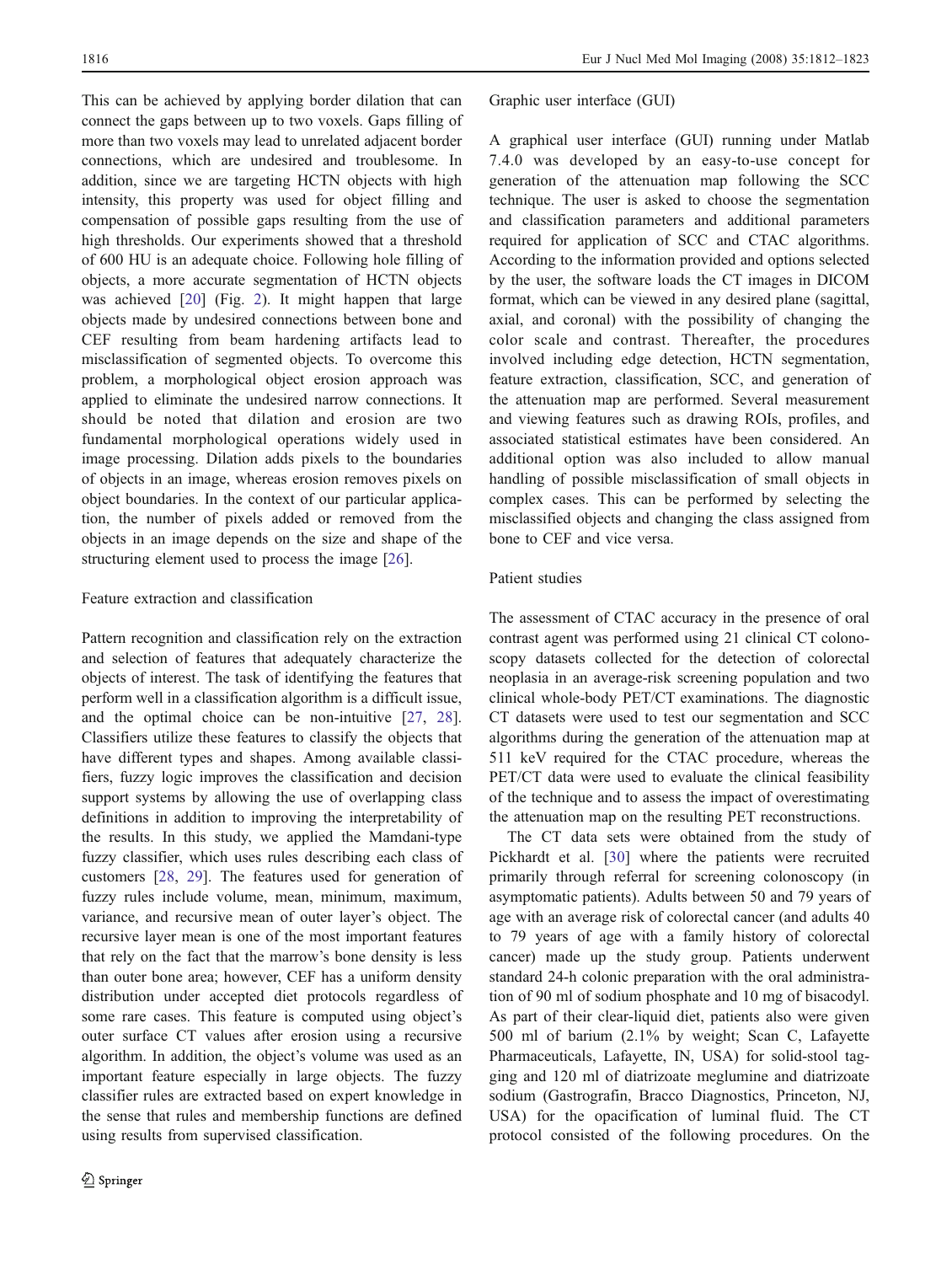insertion of a small flexible rectal catheter, pneumocolon was achieved through the patient-controlled insufflation of room air immediately before scanning. CT scanning was performed in the supine and prone positions while the patient held his or her breath using the eight-slice GE LightSpeed Ultra CT scanner (GE Healthcare Technologies, Waukesha, WI, USA). The CT scanning procedure involved the use of 2.5-mm collimation, a table speed of 15 mm per second, a slice thickness of 1 mm, and scanner settings of 100 mAs and 120 kVp. The CT scanner has a 540-mm source to isocenter and 950-mm source to detector distances and uses 14,592 individual ceramic scintillator detectors  $(Y_2Gd_2O_3:Eu)$  with 98% absorption efficiency arranged in 16 rows of 1.25-mm thickness at isocenter ( $8 \times$ 2.5-mm slice when using all 16 rows), each containing 880 active elements and 32 reference elements.

Two PET/CT studies deemed to be problematic were referred to the Nuclear Medicine Division of Geneva University Hospital for a whole-body diagnostic PET/CT scan. The patients have had barium administration per os 2 days ago for esophageal, gastric, and duodenal transit assessment, which is known to remain in the abdomen for a few days after administration. PET/CT data acquisition was performed on a Biograph Sensation 16 (Siemens Medical Solutions, Erlangen, Germany) using a standard protocol recommended by the manufacturer. The PET module of the system consists of 39 rings with a total of 24,336 lutetium oxyorthosilicate crystals of dimensions  $4 \times 4 \times 25$  mm. The PET scanner has an axial field of view of 162 mm and operates in fully 3 dimensional (3D) mode. The CT module of the system consists of a 16-row ceramic detector with 1,344 channels per row and adaptive collimation. The PET acquisition was started approximately 60 min after injection of 370 MBq of  $\int^{18}$ F]FDG. The PET emission study (3 min per bed position) followed immediately the CT study used for attenuation correction. The latter procedure was performed under standard conditions (120 kVp, 180 mAs,  $16 \times 1.5$  collimation, a pitch of 1.2, and 1 s per rotation).

#### Attenuation correction and image reconstruction

The CT-based attenuation maps at 511 keV derived from the clinical colonoscopy CT data sets were generated as follows. The CT images were first down-sampled to  $128 \times$ 128 followed by Gaussian smoothing to match the spatial resolution of the PET scanner. The CT numbers were then transformed to linear attenuation coefficients at 511 keV using the calculated bi-linear calibration curve based on the method proposed by Bai et al. [[31\]](#page-11-0). The calibration curve for the LightSpeed Ultra CT scanner at 120 kVp and 100 mAs was computed using a cylindrical polyethylene phantom containing 16 cylindrical holes filled with a mixed solution of  $K_2HPO_4$  and water with concentrations varying between 50 and 1,800 mg/cm<sup>3</sup> to simulate cortical bone with different densities [[32\]](#page-11-0).

For the PET/CT data set, the CT images required for creation of CT-based attenuation maps were transferred through the hospital network to another computer for offline processing. The images were then corrected for the presence of contrast medium using the segmentation algorithm described below and then imported back to the PET/CT console and used for attenuation correction of the PET data. In the CTAC procedure, the attenuation coefficients of contrast agent materials have to be converted from the effective CT energy (75 keV at 120-kVp tube voltage for this scanner) to 511 keV. However, currently available energy-mapping algorithms are based on the assumption that image contrast in the CT data is contributed by mixtures of air, soft tissue, and bone. The presence of contrast medium complicates this process since two regions that have the same CT number may indeed have different chemical compositions, for example bone/soft tissue and contrast agent/soft tissue. As a result, the region containing contrast medium can be misclassified as high-density bone and will be assigned an incorrect scaling factor. This issue can be worked out using the SCC algorithm as follows. First, the regions containing contrast medium are segmented and second, the CT number in each pixel within the segmented region is substituted with the corresponding effective bone CT number to create the corrected attenuation map [\[6](#page-11-0)]. It should be noted that the effective bone CT number is the value that produces the correct linear attenuation coefficient for the contrast agent when converted from CT energy to PET energy. Using the bi-linear calibration curve energy-mapping algorithm, it is computed as [[6\]](#page-11-0):

$$
CT_{\text{eff}} = CT_{\text{Bone}} \left( \frac{\mu_{\text{CA}}^{\text{PET}} - \mu_{\text{Water}}^{\text{PET}}}{\mu_{\text{CA}}^{\text{CT}} - \mu_{\text{Water}}^{\text{CT}}} \right) \times \left( \frac{\mu_{\text{Bone}}^{\text{CT}} - \mu_{\text{Water}}^{\text{W}}}{\mu_{\text{Bone}}^{\text{PET}}} \right) \tag{1}
$$

Where  $\mu_{\text{CA}}^{\text{PET}}, \mu_{\text{Water}}^{\text{PET}}, \mu_{\text{Bone}}^{\text{DET}}, \mu_{\text{CA}}^{\text{CT}}, \mu_{\text{Water}}^{\text{CT}}, \mu_{\text{Bone}}^{\text{CT}}$  are the linear attenuation coefficient for contrast agent, water, and bone at the corresponding equivalent PET and CT (75 keV) energies.

The 3D PET sinograms were corrected for detector sensitivity, dead time, scatter [[33\]](#page-11-0) and attenuation, and converted to 2D sinograms using Fourier rebinning [[34\]](#page-11-0). PET images were then reconstructed using both uncorrected and corrected CT data sets by means of attenuationweighted, ordered subset-expectation maximization iterative reconstruction algorithm [[35\]](#page-11-0). The default parameters used in clinical routine were used for reconstruction (four iterations and eight subsets followed by a post-processing Gaussian kernel with a FWHM of 5 mm).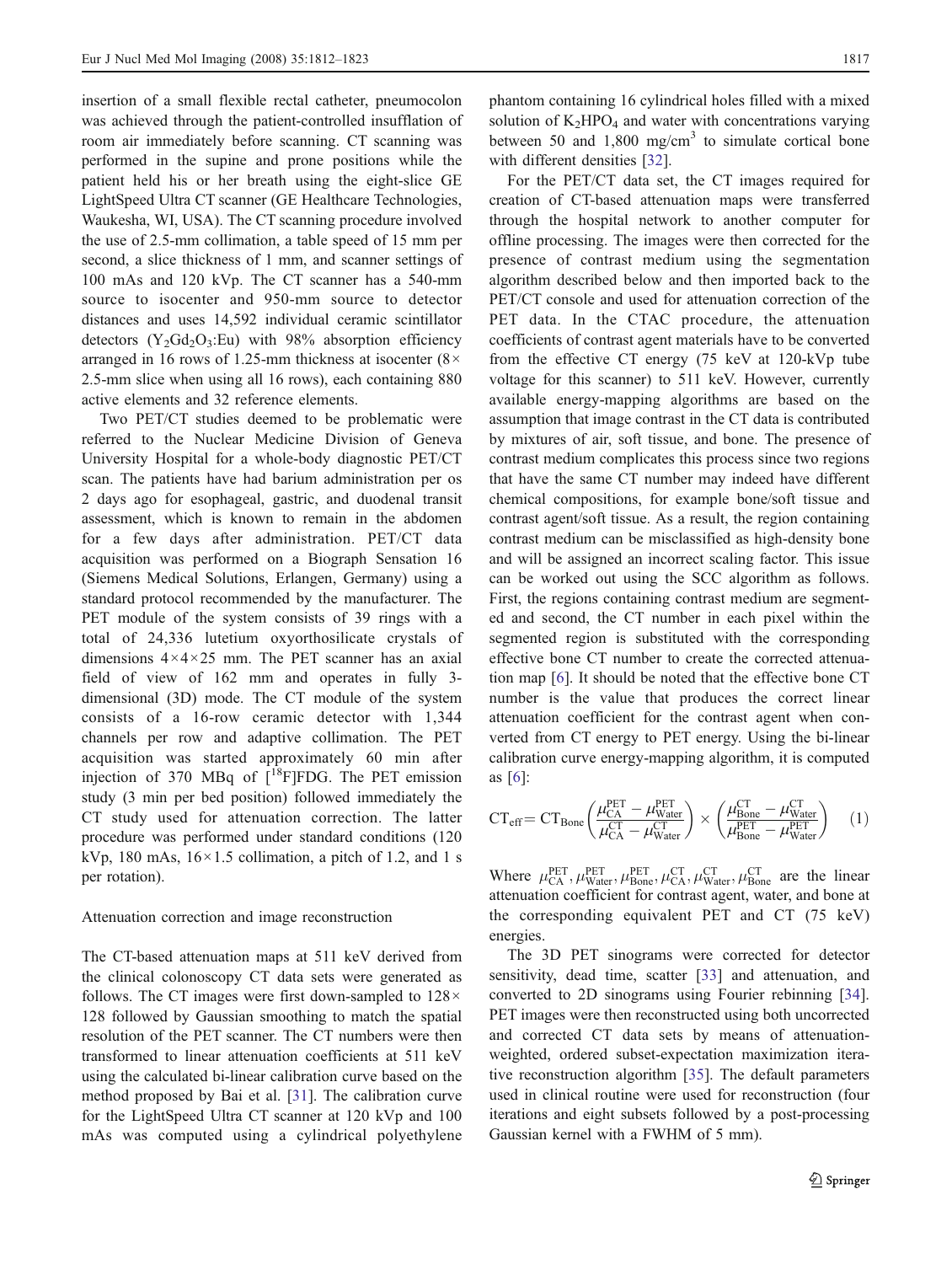#### Assessment strategy

The figures of merit used for comparative assessment of the developed algorithms include the sensitivity of segmentation algorithms and performance evaluation of the whole segmentation and classification process. For sensitivity analysis, manual segmentation performed by an experienced radiologist was used as gold standard. The sensitivity of the segmentation algorithm is calculated as the ratio of HCTN objects estimated by the automated segmentation algorithm to manually segmented HCTN objects. The overall performance is calculated as the ratio of automatically segmented CEF objects to manually segmented CEF objects where the latter procedure was performed by an experienced radiologist and considered as the gold standard in this study. The overall error is calculated as the percentage of bone objects that were misclassified as CEF.

## **Results**

The 21 colonoscopy CT datasets segmented using both region-based and hybrid segmentation techniques were compared in terms of accurate classification of bone and CEFs objects. Tables 1 and [2](#page-7-0) summarize the results of the segmentation and classification algorithms using sensitivity and performance measures as figures of merit. Table 1 shows the comparative assessment of the sensitivity of segmentation algorithms using the ratio of HCTN segmented objects obtained using the proposed method to the manually segmented HCTN objects performed by an experienced radiologist as gold standard. The average sensitivity of region growing and hybrid segmentation algorithms for the 21 patients studied is 87.5% and 93.3% for CEF and 39.3% and 98.8% for bone, respectively. These results suggest that the hybrid method is able to accurately segment CEF and bone objects, whereas a major limitation of the region growing algorithm is its lower sensitivity for bone segmentation.

Table [2](#page-7-0) shows the overall performance of the segmentation and classification algorithms, calculated as the ratio of correctly segmented and classified objects to manually segmented and classified objects. The overall average performance of the hybrid and region growing methods for CEF segmentation and classification is 90.6% and 86.1%, respectively. Likewise, the mean value of false positives (FPs), i.e., bones segmented and classified as CEF, is 0.9% for the hybrid method, which is considerably lower than for the region growing method (16.2%).

Table [3](#page-8-0) summarizes the results of segmentation, classification, and application of the SCC algorithm on the colonoscopy CT datasets. The parameters shown include the number of detected CEF 3D objects and their total

Table 1 Evaluation of region growing and hybrid segmentation methods using the sensitivity of CEF and bone segmentation as figure of merit

| Patient<br>ID       | Method                                              |                                               |                                                     |                                               |  |  |
|---------------------|-----------------------------------------------------|-----------------------------------------------|-----------------------------------------------------|-----------------------------------------------|--|--|
|                     | Region growing method                               |                                               | Hybrid method                                       |                                               |  |  |
|                     | <b>CEF</b><br>segmentation<br>sensitivity<br>$(\%)$ | Bone<br>segmentation<br>sensitivity<br>$(\%)$ | <b>CEF</b><br>segmentation<br>sensitivity<br>$(\%)$ | Bone<br>segmentation<br>sensitivity<br>$(\%)$ |  |  |
| 1                   | 88.9                                                | 31.9                                          | 97.5                                                | 99.1                                          |  |  |
| $\overline{2}$      | 86.9                                                | 27.2                                          | 99.4                                                | 99.8                                          |  |  |
| 3                   | 98.7                                                | 17.2                                          | 99.2                                                | 99.7                                          |  |  |
| $\overline{4}$      | 98.8                                                | 19.3                                          | 86.1                                                | 99.3                                          |  |  |
| 5                   | 82.0                                                | 51.8                                          | 99.4                                                | 99.0                                          |  |  |
| 6                   | 97.4                                                | 40.3                                          | 90.0                                                | 98.9                                          |  |  |
| 7                   | 83.7                                                | 37.5                                          | 91.0                                                | 98.2                                          |  |  |
| 8                   | 97.7                                                | 50.7                                          | 97.6                                                | 98.2                                          |  |  |
| 9                   | 95.4                                                | 73.4                                          | 99.5                                                | 98.4                                          |  |  |
| 10                  | 94.0                                                | 37.6                                          | 99.3                                                | 99.1                                          |  |  |
| 11                  | 97.3                                                | 12.5                                          | 99.0                                                | 98.6                                          |  |  |
| 12                  | 89.6                                                | 55.8                                          | 96.9                                                | 98.9                                          |  |  |
| 13                  | 88.3                                                | 27.8                                          | 88.0                                                | 97.7                                          |  |  |
| 14                  | 90.8                                                | 79.8                                          | 99.2                                                | 99.1                                          |  |  |
| 15                  | 94.0                                                | 39.6                                          | 98.9                                                | 98.6                                          |  |  |
| 16                  | 98.4                                                | 13.7                                          | 95.8                                                | 99.3                                          |  |  |
| 17                  | 99.2                                                | 29.9                                          | 96.7                                                | 97.5                                          |  |  |
| 18                  | 98.8                                                | 35.7                                          | 97.8                                                | 99.3                                          |  |  |
| 19                  | 98.6                                                | 41.4                                          | 93.3                                                | 99.4                                          |  |  |
| 20                  | 28.9                                                | 53.0                                          | 69.4                                                | 98.4                                          |  |  |
| 21                  | 29.7                                                | 48.2                                          | 66.0                                                | 99.0                                          |  |  |
| Average<br>$\pm$ SD | $87.5 \pm 20$                                       | $39.3 \pm 17.8$                               | $93.3 \pm 9.4$                                      | $98.8 \pm 0.6$                                |  |  |

volume, the average and sum of linear attenuation coefficients at 511 keV in the classified areas, as well as the mean CT number in the regions containing CEF before and after correcting the CT data using the SCC algorithm. The relative average overestimation of linear attenuation coefficients in the same regions is also shown.

Figures [3](#page-8-0)–[4](#page-9-0) illustrate representative results of the segmentation, classification, and correction of the attenuation maps on typical CT colonoscopy data. The visual assessment of segmented regions performed by an experienced radiologist confirmed the accuracy of the algorithm for delineation of contrast-enhanced regions. Although some misclassification of small areas occurred in few cases, our assessment revealed that they are too small to have a sensitive impact on the calculated attenuation correction factors (ACFs) generated by forward projection of  $\mu$ maps. An alternative is to perform the fine tuning through manual correction using the developed GUI (see Fig. [4](#page-9-0)b). In Figs. [3](#page-8-0)–[4](#page-9-0)b, the regions containing contrast medium are labeled with green color, whereas the bony regions are labeled with red color. Figures [3](#page-8-0)–[4](#page-9-0)c–d show the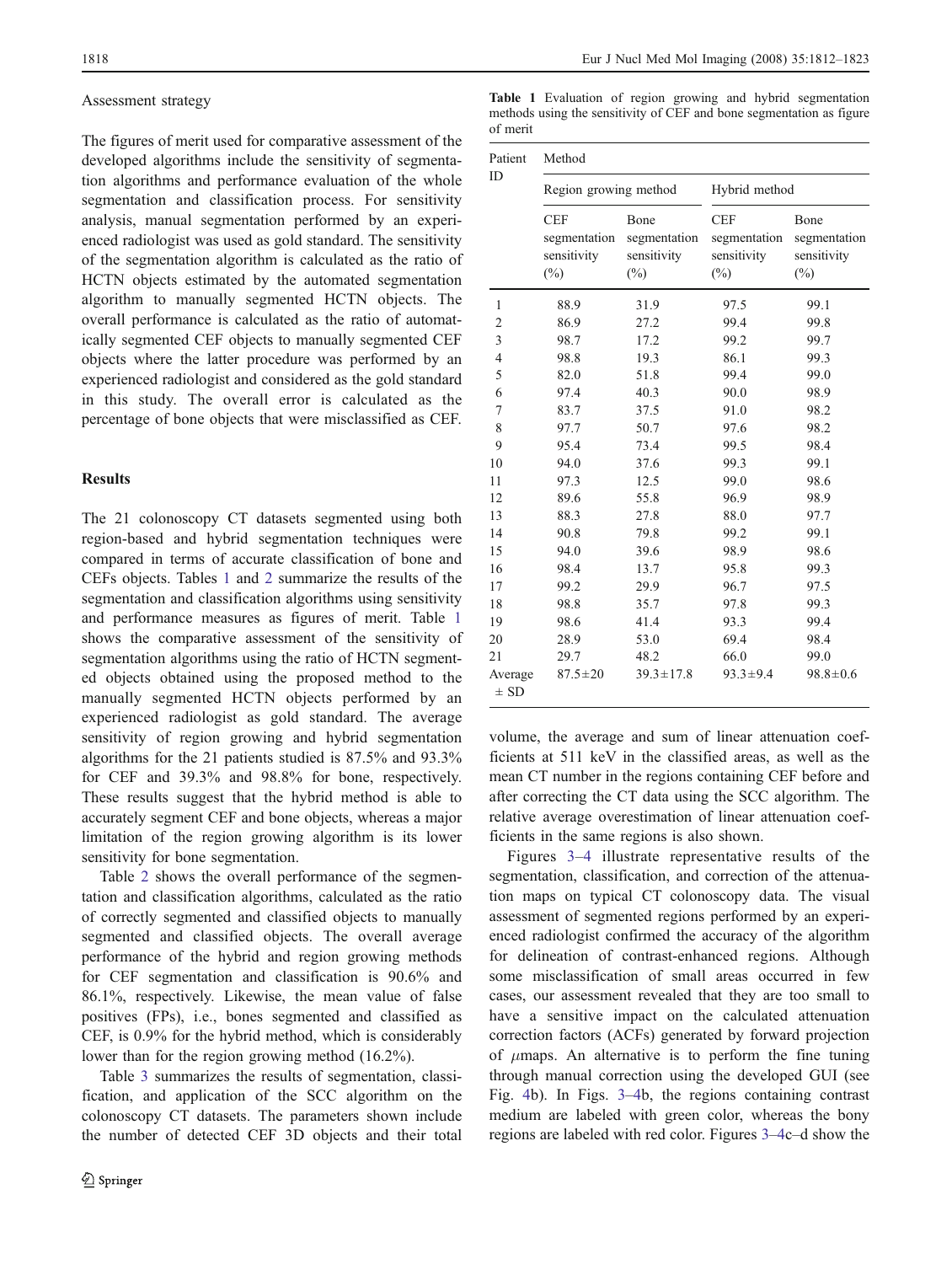<span id="page-7-0"></span>Table 2 Overall performance evaluation (segmentation and classification) of the 2 segmentation techniques

| Patient<br>ID        | Method                                                                        |                                                                           |                                                                               |                                                                          |  |  |  |
|----------------------|-------------------------------------------------------------------------------|---------------------------------------------------------------------------|-------------------------------------------------------------------------------|--------------------------------------------------------------------------|--|--|--|
|                      | Region growing                                                                |                                                                           | Hybrid                                                                        |                                                                          |  |  |  |
|                      | Overall CEF<br>segmentation<br>and<br>classification<br>performance<br>$(\%)$ | Overall<br>relative error<br>(segmented)<br>bone<br>classified as<br>CEF) | Overall CEF<br>segmentation<br>and<br>classification<br>performance<br>$(\%)$ | Overall<br>relative error<br>(segmented<br>bone<br>classified as<br>CEF) |  |  |  |
| 1                    | 88.6                                                                          | 11.9                                                                      | 96.9                                                                          | 1.4                                                                      |  |  |  |
| $\overline{2}$       | 85.0                                                                          | 7.6                                                                       | 95.5                                                                          | 0.9                                                                      |  |  |  |
| $\overline{3}$       | 98.1                                                                          | 20.8                                                                      | 98.0                                                                          | 0.2                                                                      |  |  |  |
| $\overline{4}$       | 98.5                                                                          | 40.2                                                                      | 85.5                                                                          | 2.7                                                                      |  |  |  |
| 5                    | 81.0                                                                          | 27.9                                                                      | 97.6                                                                          | 1.5                                                                      |  |  |  |
| 6                    | 94.5                                                                          | 27.2                                                                      | 84.5                                                                          | 0.8                                                                      |  |  |  |
| 7                    | 82.2                                                                          | 22.2                                                                      | 88.1                                                                          | 2.0                                                                      |  |  |  |
| 8                    | 94.6                                                                          | 14.0                                                                      | 91.5                                                                          | 1.5                                                                      |  |  |  |
| 9                    | 91.0                                                                          | 7.3                                                                       | 91.0                                                                          | 0.4                                                                      |  |  |  |
| 10                   | 93.1                                                                          | 5.6                                                                       | 97.6                                                                          | 0.2                                                                      |  |  |  |
| 11                   | 96.2                                                                          | 20.0                                                                      | 96.9                                                                          | 0.2                                                                      |  |  |  |
| 12                   | 88.0                                                                          | 3.3                                                                       | 93.6                                                                          | 0.7                                                                      |  |  |  |
| 13                   | 87.5                                                                          | 12.8                                                                      | 86.4                                                                          | 0.5                                                                      |  |  |  |
| 14                   | 90.5                                                                          | 2.7                                                                       | 98.6                                                                          | 0.9                                                                      |  |  |  |
| 15                   | 93.8                                                                          | 6.3                                                                       | 98.5                                                                          | 0.2                                                                      |  |  |  |
| 16                   | 98.1                                                                          | 6.8                                                                       | 95.2                                                                          | 0.1                                                                      |  |  |  |
| 17                   | 98.2                                                                          | 12.4                                                                      | 94.7                                                                          | 0.4                                                                      |  |  |  |
| 18                   | 94.1                                                                          | 31.0                                                                      | 88.8                                                                          | 3.7                                                                      |  |  |  |
| 19                   | 97.8                                                                          | 43.4                                                                      | 91.9                                                                          | 1.0                                                                      |  |  |  |
| 20                   | 28.0                                                                          | 8.7                                                                       | 67.5                                                                          | 0.2                                                                      |  |  |  |
| 21                   | 28.7                                                                          | 8.6                                                                       | 64.0                                                                          | 0.2                                                                      |  |  |  |
| Average<br>$\pm$ SDD | $86.1 \pm 19.9$                                                               | $16.2 \pm 11.9$                                                           | $90.6 \pm 9.4$                                                                | $0.9 + 0.9$                                                              |  |  |  |

extracted bone and contrast agent objects, whereas Figs. [3](#page-8-0)–  $4e$  $4e$ –f show the  $\mu$ map generated from CT images before and after applying the SCC algorithm. The overestimation of attenuation coefficients in the regions containing contrast medium is obvious on the original  $\mu$ maps (Figs. [3](#page-8-0)–[4](#page-9-0)e). Figures [3](#page-8-0)–[4](#page-8-0)g show a horizontal profile through the  $\mu$ maps shown in Figs. [3](#page-8-0)–[4e](#page-9-0)–f to better illustrate the difference between attenuation coefficients in the generated  $\mu$ maps before and after correction.

The clinical PET/CT studies known to be problematic (esophageal, gastric, and duodenal transit assessment using barium) demonstrate the applicability of the technique in clinical setting even in extreme cases (Fig. [5\)](#page-9-0). Similarly, the overestimation of calculated  $\mu$ map and activity concentration in the corresponding PET images are due to the presence of high-density contrast agent in the CT images. The original attenuation-corrected PET images were judged not adequate for interpretation by the nuclear medicine physicians. The uncorrected images confirmed the absence of abnormal uptake in the abdomen. The SCC PET images

improved the quality of the PET scans, thus offering the possibility of quantitative analysis (standardized uptake value [SUV]), which was impossible otherwise. The artifactual high uptake in the abdomen disappeared after correcting the attenuation maps for oral contrast artifacts, which allowed to improve both the readability and interpretation of the PET scan and showed substantial decrease of the average SUV (104.3%) after correction.

## **Discussion**

Although CT-based attenuation correction on combined PET/CT scanners has many advantages compared to conventional transmission-based attenuation correction such as the decrease in overall scanning time and increased accuracy in lesion localization in addition to generation of an almost noise-free attenuation map, it still has many limitations that need to be solved through research. In particular, the administration of oral contrast for diagnostic quality CT might result in significant bias in the generated  $\mu$ maps in the regions containing high concentrations of contrast medium [[14\]](#page-11-0). Our results confirm the propagation of the bias from the attenuation map into attenuationcorrected PET images.

Different strategies have been proposed for correction of contrast-related artifact in CTAC [\[6](#page-11-0), [16](#page-11-0)–[18,](#page-11-0) [36](#page-11-0)]. In this respect, the SCC algorithm originally proposed by Nehmeh et al. [\[6](#page-11-0)] proved to be efficient and easy to use. One of the drawbacks is that its application is limited to simple geometrical shapes reflecting the spatial distribution of contrast medium in the body [\[6](#page-11-0), [7](#page-11-0)]. One of the main challenges in the practical implementation of the algorithm in clinical setting is the segmentation and classification of regions containing contrast media. In this study, we developed an automated segmentation algorithm for classification of regions containing oral contrast medium to enable correction for artifacts during the CTAC procedure. The application of the SCC algorithm to clinical data showed that the algorithm is efficient provided that accurate segmentation and classification of regions containing high concentration of contrast agent can be achieved.

The visual assessment by an experienced radiologist confirmed the accuracy of CEF segmentation and classification when using the hybrid segmentation method. The technique allows to reduce the unfavorable effects of CEF during PET reconstruction. The overall average performance of the hybrid method for CEF segmentation and classification (90.6%) provides evidence of the applicability of the method in clinical setting. On the other hand, the percentage of objects falsely recognized as CEF (0.9%) is a proof of the robustness of the method. The lower performance of the region growing method (86.1%) and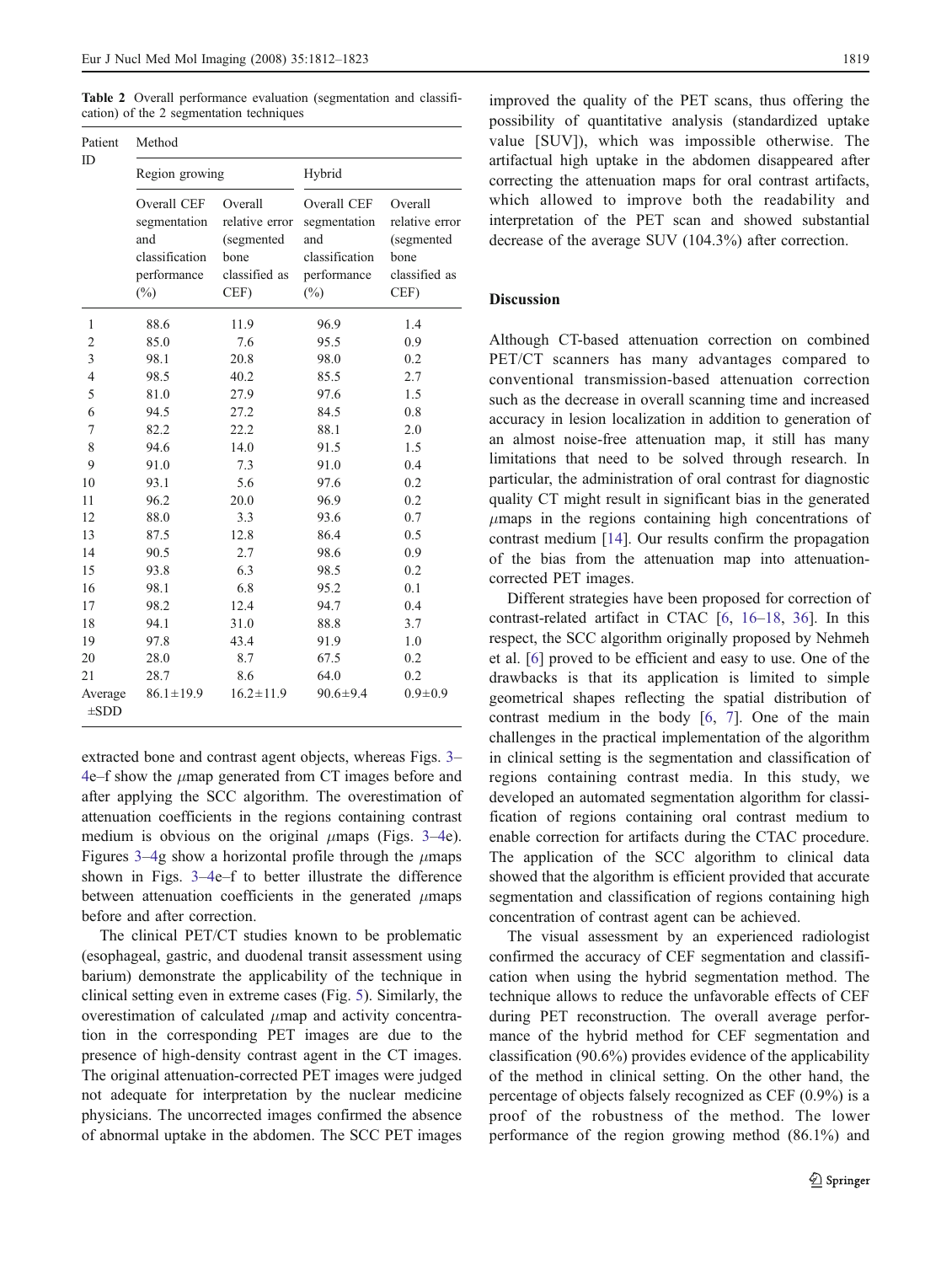<span id="page-8-0"></span>mean CT number of the regions concentrating contrast agent before Table 3 Comparison of the sum of attenuation coefficients and mean

Table 3 Comparison of the sum of attenuation coefficients and mean and after application of the SCC algorithm using the hybrid technique attenuation coefficient at 511 keV of the generated  $\mu$ maps and the as segmentation method. The total number of CEF objects and voxels as segmentation method. The total number of CEF objects and voxels following dow-sampling are are also shown

| Patient<br>ID       | No. of manually<br>segmented CEF<br>objects | Total no. of CEF<br>voxels after down-<br>sampling | $\sum \mu_{511 \text{ keV}}$ /mean $\mu_{511 \text{ keV}}$ /mean CT $\sum \mu_{511 \text{ keV}}$ /mean $\mu_{511 \text{ keV}}$ /mean Relative<br>number in CEF objects before SCC CT number in CEF objects after overestimation of | <b>SCC</b>                         | mean $\mu_{511 \text{ keV}}$ (%) |
|---------------------|---------------------------------------------|----------------------------------------------------|------------------------------------------------------------------------------------------------------------------------------------------------------------------------------------------------------------------------------------|------------------------------------|----------------------------------|
| 1                   | 55                                          | 79,396                                             | 2,182.8/0.123/528.6                                                                                                                                                                                                                | 172.0/0.098/41.7                   | 25.8                             |
| 2                   | 76                                          | 124,019                                            | 3,439.0/0.128/609.4                                                                                                                                                                                                                | 271.0/0.098/48.0                   | 29.6                             |
| 3                   | 64                                          | 62,500                                             | 1,388.4/0.132/698.7                                                                                                                                                                                                                | 109.4/0.099/55.1                   | 33.9                             |
| 4                   | 79                                          | 51,936                                             | 1,847.6/0.132/684.0                                                                                                                                                                                                                | 145.6/0.099/53.9                   | 33.2                             |
| 5                   | 89                                          | 26,576                                             | 908.8/0.130/657.5                                                                                                                                                                                                                  | 71.6/0.099/51.8                    | 31.9                             |
| 6                   | 66                                          | 68,464                                             | 2,752.1/0.136/772.9                                                                                                                                                                                                                | 216.9/0.099/60.9                   | 37.3                             |
| 7                   | 76                                          | 30,226                                             | 949.7/0.127/604.1                                                                                                                                                                                                                  | 74.8/0.098/47.6                    | 29.4                             |
| 8                   | 88                                          | 37,418                                             | 1,116.8/0.126/573.9                                                                                                                                                                                                                | 88.0/0.098/47.6                    | 28.0                             |
| 9                   | 76                                          | 53,282                                             | 1,773.6/0.129/640.0                                                                                                                                                                                                                | 139.8/0.099/50.4                   | 31.1                             |
| 10                  | 154                                         | 142,774                                            | 4,096.6/0.125/551.7                                                                                                                                                                                                                | 322.9/0.098/43.5                   | 26.9                             |
| 11                  | 75                                          | 45,863                                             | 1,433.6/0.127/601.0                                                                                                                                                                                                                | 113.0/0.098/47.4                   | 29.2                             |
| 12                  | 117                                         | 84,227                                             | 3,255.7/0.135/743.2                                                                                                                                                                                                                | 256.6/0.099/58.6                   | 36.0                             |
| 13                  | 97                                          | 112,814                                            | 3,854.7/0.130/657.0                                                                                                                                                                                                                | 303.8/0.099/51.8                   | 31.9                             |
| 14                  | 130                                         | 133,018                                            | 3,881.0/0.125/561.0                                                                                                                                                                                                                | 305.9/0.098/44.2                   | 27.3                             |
| 15                  | 250                                         | 137,595                                            | 4,592.1/0.129/641.7                                                                                                                                                                                                                | 361.9/0.099/50.6                   | 31.2                             |
| 16                  | 120                                         | 184,271                                            | 2,389.7/0.122/498.7                                                                                                                                                                                                                | 188.3/0.098/39.3                   | 24.4                             |
| 17                  | 105                                         | 63,502                                             | 2,081.4/0.129/630.2                                                                                                                                                                                                                | 164.0/0.099/46.7                   | 30.6                             |
| 18                  | 89                                          | 29,538                                             | 1,026.1/0.131/667.9                                                                                                                                                                                                                | 80.9/0.099/52.6                    | 32.4                             |
| 19                  | 67                                          | 64,432                                             | 1,899.8/0.125/566.9                                                                                                                                                                                                                | 149.7/0.098/44.7                   | 27.6                             |
| 20                  | 93                                          | 71,629                                             | 1,008.8/0.131/661.5                                                                                                                                                                                                                | 72.6/0.099/53.8                    | 32.8                             |
| 21                  | 73                                          | 66,284                                             | 2,752.1/0.136/772.9                                                                                                                                                                                                                | 216.9/0.099/60.9                   | 37.3                             |
| Average<br>$\pm$ SD | $97.1 \pm 42.6$                             | 79,513±43,323                                      | $2,315 \pm 1,156/0.128 \pm .0039/634 \pm 75$                                                                                                                                                                                       | $182 \pm 91/098 \pm 0005/50 \pm 6$ | $30.8 \pm 3.5$                   |

Fig. 3 Original contrast-enhanced CT image (a), segmented CT image (b), bone objects (c), contrast agent objects (d), generated  $\mu$ map from original CT (e), and generated  $\mu$ map after SCC (f). Horizontal profiles (position shown in e–f) through the generated attenuation maps before and after applying SCC (g)

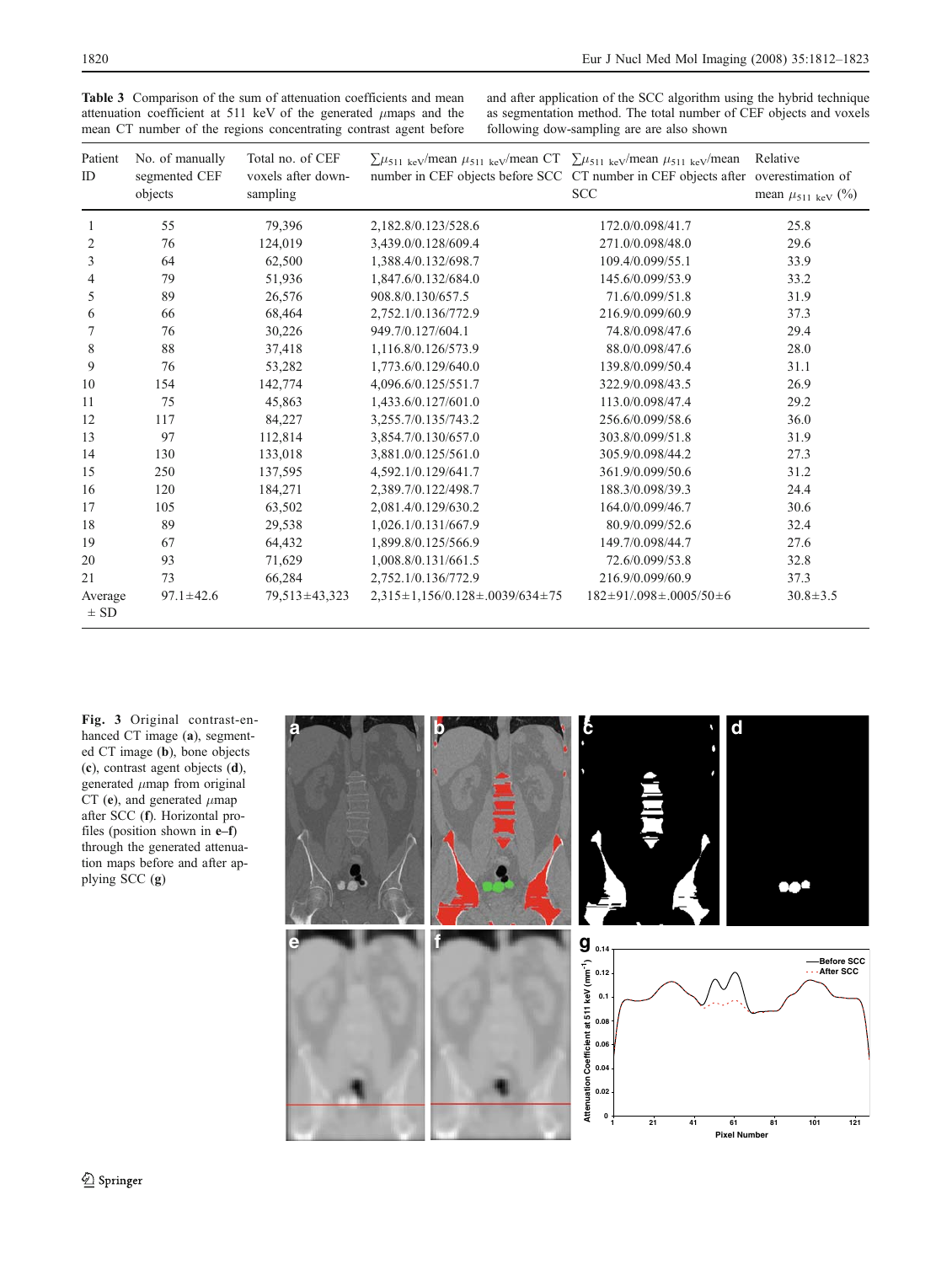<span id="page-9-0"></span>Fig. 4 Original contrast-enhanced CT image (a), segmented CT image (b), bone objects (c), contrast agent objects (d), generated  $\mu$ map from original CT (e), and generated  $\mu$ map after SCC (f). Horizontal profiles (position shown in e–f) through the generated attenuation maps before and after applying SCC (g). The arrows in b show the small miss-classified area that can be corrected manually using the developed GUI following visual assessment



the higher number of miss-segmented objects (16.2%) is an evident indication of the limitations of the technique. The main source of FPs (i.e., regions falsely classified as a CEF) backs to incomplete bone segmentation (segmentation of bone outer parts only), which is the main drawback of region-based segmentation accountable for yielding incorrect feature extraction and thus wrong classification. The high rate of FPs clearly confirms this statement. Other

possible causes of FP are artifacts resulting from beam hardening and field-of-view truncation.

The main source of FNs, i.e., CEF regions falsely not classified as a CEF, backs to incomplete feature extraction especially in small CEF regions (Fig. 4). Small CEF objects might become too small after smoothing and downsampling. Manual correction through user interaction allows to change the class assigned to misclassified objects.

Fig. 5 Illustration of generated  $\mu$ map (top row) and CT-attenuation-corrected PET images (bottom row) in different views before (a) and after (b) correction of oral contrast artifacts (arrows). Note that the artifactual high uptake in the abdomen disappeared after correcting the attenuation maps for oral contrast artifacts, which allowed to improve the readability and interpretation of the PET scan

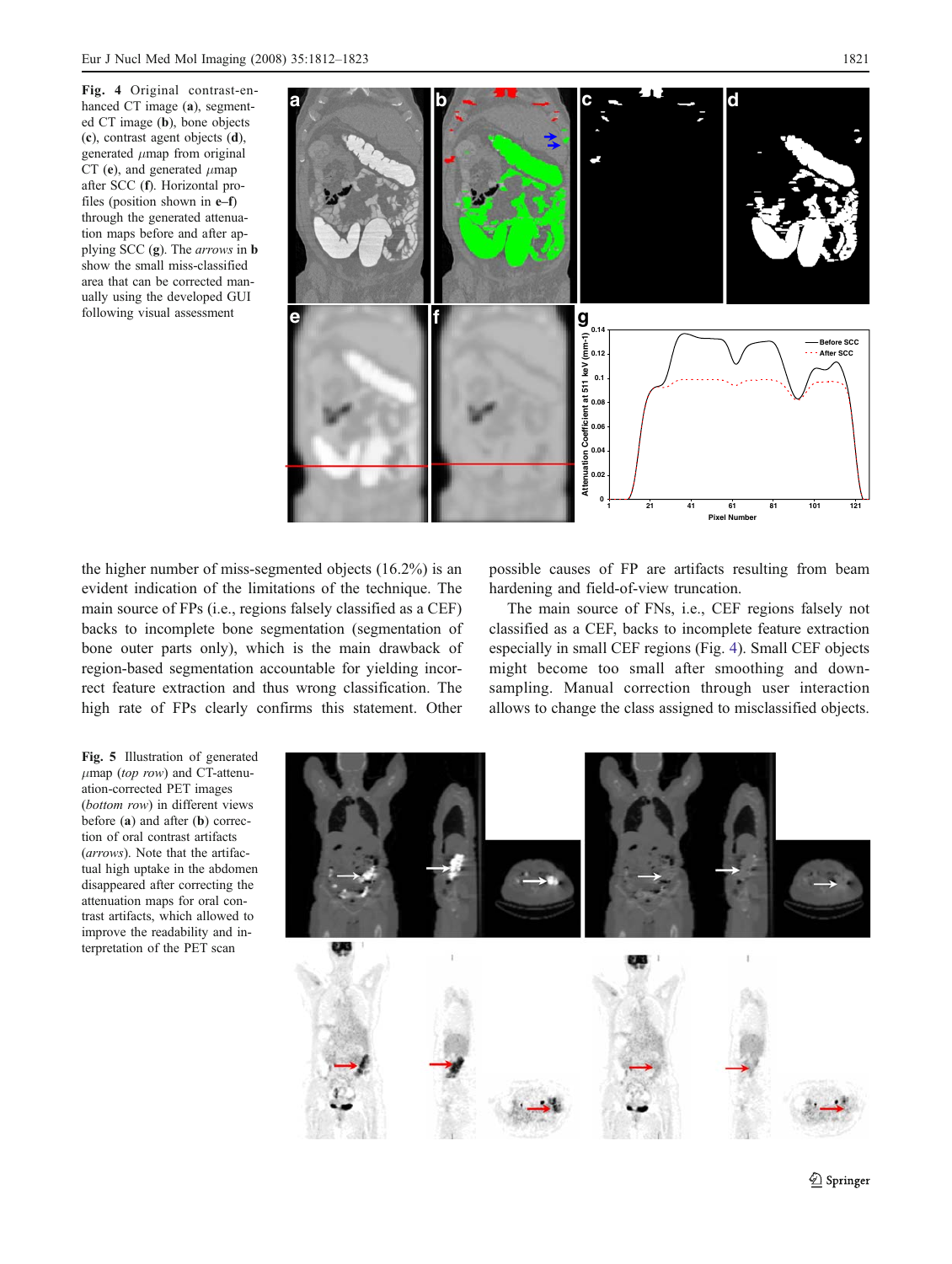<span id="page-10-0"></span>Another source of error for CEF miss-segmentation is the non-optimal selection of the threshold used. Choosing a lower threshold (∼350 HU) will undoubtedly increase the number of segmented voxels containing low-contrast concentration.

The region growing algorithm makes use of the assumption that the skeleton in the examined region is connected and isolated from CEF, which renders the results very sensitive to the selected seed. However, in real case studies, small overlaps or contacts between bone and CEF are fairly common and often unpredictable for a large image volume, which leads to wrong classification of some regions. In contrast, the hybrid method enables complete segmentation of the bony structures, thus allowing more accurate feature extraction and classification irrespective of the selected seed. The proposed hybrid segmentation method occasionally fails to correctly segment CEF regions when they are too close to the bone. This failure becomes more important when large volume objects made by an undesired connection between bone and CEF lead to a complex object consisting of a mixture of bone and CEF. To overcome this problem, a morphological object erosion approach was applied to eliminate the undesired narrow connections.

Qualitative visual assessment also showed that the proposed hybrid segmentation algorithm has the ability to effectively segment the CT images of several patients even though the images contained a large amount of anatomical variability and different oral contrast diet. However, misssegmentation and misclassification for small objects were found in a few cases, thus causing small errors in the final result. Although the developed segmentation algorithm seems to be applicable in a clinical environment, it still has some limitations for the detection of regions with CT numbers lower than 350 HU. This makes the algorithm useless in PET/CT centers using low-concentration contrast agents (solutions of 2% barium). The use of low-concentration contrast agents allows to minimize the impact of contrast agent artifacts during the CTAC procedure at the expense of decreasing the diagnostic quality of clinical CT images.

It must be noted that the Mamdani classifier used in this study is based on expert knowledge and rules, which influence to a great extent the final result. Other classifiers will be investigated to improve the accuracy of the classification process. In addition, since large volume objects may consist of a mixture of CEF and bone, more elaborate algorithms such as the distance transform map that allows to eliminate wrong object connections could be used. Likewise, more accurate handling of external contours using more sophisticated edge detection operators combined with more precise contour to region conversion utilities would be an asset.

## Conclusion

In this study, we developed an automated segmentation algorithm for classification of irregular shapes of regions containing contrast medium usually found in clinical CT images for wider applicability of the SCC algorithm to correct for oral contrast artifacts in CTAC. The proposed hybrid method allows to achieve complete segmentation of bone and CEF leading to correct objects classification, whereas region growing leads to incomplete bone segmentation where small bones are classified as CEF. The visual assessment of segmented regions using clinical CT images performed by an experienced radiologist confirmed the accuracy of the hybrid segmentation and classification algorithm for delineation of contrast-enhanced regions. The quantitative analysis of generated  $\mu$ maps from clinical CT colonoscopy datasets revealed a substantial overestimation of attenuation coefficients in the 3D regions classified as contrast agent depending on concentration and volume. Two clinical PET/CT studies known to be problematic demonstrated the applicability of the technique in clinical setting. More importantly, correction of oral contrast artifacts improved the readability and interpretation of the PET scan and showed substantial decrease of the SUV after correction. The algorithm is being further refined by speeding up the segmentation and classification process and further validated in clinical setting by processing a large pool of patient datasets.

Acknowledgments The authors would like to thank Drs. Nehmeh Sadek, Arman Rahmim, and Perry J. Pickhardt for their valuable support and for providing part of the clinical datasets used in this work. This work was supported by the Research Center for Science and Technology in Medicine, Medical Sciences/University of Tehran, Iran and the 12th Razi International Festival in Medical Sciences. HZ acknowledges the support of the Swiss National Science Foundation under grant No. 3152A0-102143.

# References

- 1. Townsend DW, Carney JPJ, Yap JT, Hall NC. PET/CT today and tomorrow. J Nucl Med. 2004;45:4S–14.
- 2. Dizendorf E, Hany TF, Buck A, von Schulthess GK, Burger C. Cause and magnitude of the error induced by oral CT contrast agent in CT-based attenuation correction of PET emission studies. J Nucl Med. 2003;44:732–8.
- 3. Groves AM, Kayani I, Dickson JC, Townsend C, Croasdale I, Syed R, et al. Oral contrast medium in PET/CT: should you or shouldn't you? Eur J Nucl Med Mol Imaging. 2005;32:1160–6.
- 4. Tateishi U, Maeda T, Morimoto T, Miyake M, Arai Y, Kim E. Non-enhanced CT versus contrast-enhanced CT in integrated PET/CT studies for nodal staging of rectal cancer. Eur J Nuc Med Mol Imaging. 2007;34:1627–34.
- 5. Mainenti P, Salvatore B, D'Antonio D, De Falco T, De Palma G, D Armiento F, et al. PET/CT colonography in patients with colorectal polyps: a feasibility study. Eur J Nuc Med Mol Imaging. 2007;34:1594–603.